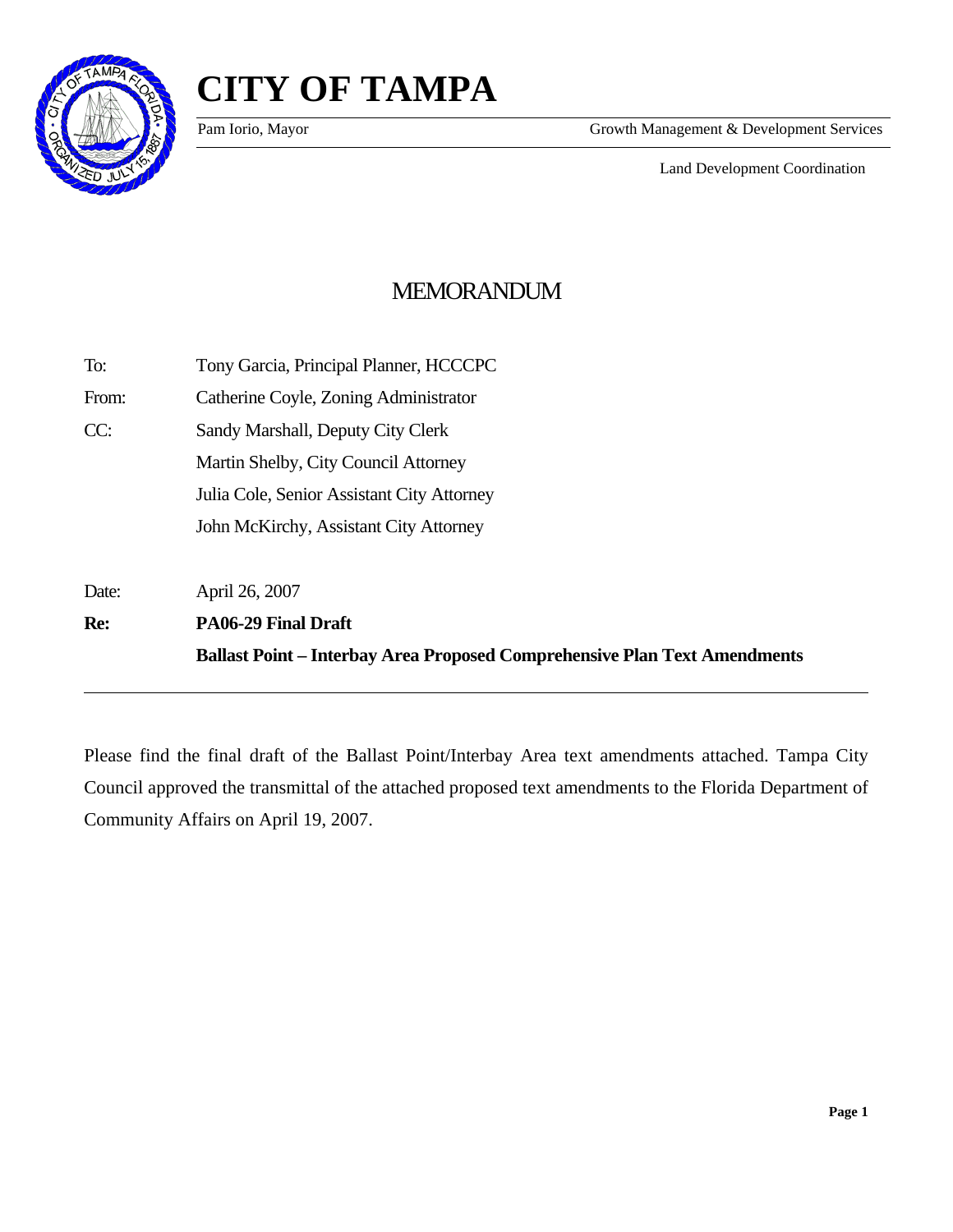## **Tampa Comprehensive Plan, Future Land Use Element Proposed Text Amendments**

## *Future Land Use Element--Policies*

#### **MacDill Air Force Base**

Pursuant to the provisions set forth in F.S. 163-3175 and 163-3177 (effective date May 25, 2004) local jurisdictions are required to consider compatibility of lands adjacent to or in close proximity to military installations. It further required that the future land use element of the comprehensive plan shall include criteria to be used to achieve such compatibility. The policies below are intended to preserve the quality of life, manage land use, ensure future development compatibility surrounding the Base, support the viability of military operations, and protect lands within MacDill Air Force Base's (MAFB) flight paths, as shown in Figure 1 – MAFB Flight Path Map.

**Objective A-3.1:** The City shall support and strengthen the role of MacDill Air Force Base by requiring that adjacent development be compatible with airport related activities. (In addition to the policies listed below, the Transportation Element has also contains adopted goals, objectives and policies addressing airport related activities).

#### **Policy A-3.1: MacDill AFB Joint Land Use Study Related Changes**

After the effective date of this provision, all new residential development within the MacDill Air Force base flight path, also known as the accident potential zones on the future land use map, shall be limited to 10 dwelling units per acre. As of the effective date of this provision, all new residential development within the MAFB flight path shall be limited to six (6) units per acre. All new non-residential and/or mixed-use development shall be limited to 0.5 FAR for those parcels that lay adjacent MacDill Avenue.

## **Policy A-3.8 3.1.1:**

Include MacDill Air Force Base and Hillsborough County Aviation Authority in the Development Review Committee to maintain open communication channels between City staff and these entities regarding all petitions for rezoning and special use. Furthermore, include a designated MacDill Air Force Base representative to participate in the comprehensive plan amendment and land development regulation change processes, including membership on the Planning Commission as an ex-officio, non-voting member.

#### **Policy A-3.1.2:**

Prohibit future "noise sensitive" development such as residences, schools, hospitals, etc. which do not provide the required noise attenuation features within those noise contour areas adjacent to MacDill Air Force Base which may pose health hazards.

#### **Policy A-3.1.3:**

Any lot of record within the MAFB flight path, in existence as of January 1, 2008, shall be considered conforming.